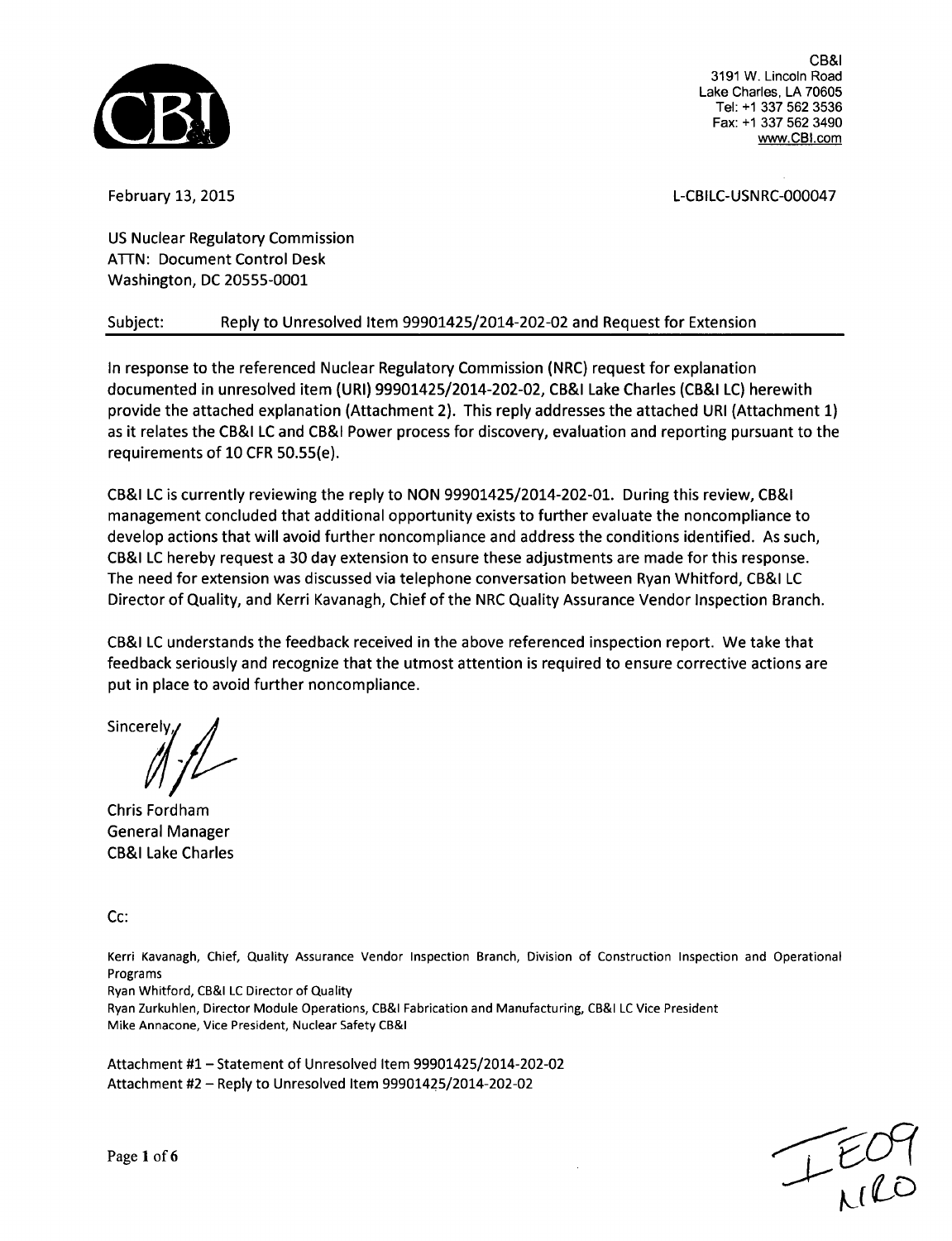

# Attachment **1** to Letter **L-CBILC-USNRC-000047**

## Statement of Unresolved Item 99901425/2014-202-02

The NRC inspection team reviewed CB&I LC's and CB&I Power's actions to address the September 10, 2014, §50.55(e) notifications. The notifications from V.C. Summer and Vogtle identified a significant breakdown in CB&I LC's quality assurance (QA) program. The NRC inspection team discussed with CB&I LC and CB&I Power staff the timeline for discovery, evaluation and reporting of the September 10, 2014, §50.55(e) notifications.

CB&I LC's initial description of the problem was documented in CAR 2013-1641, dated December 13, 2013. CAR 2013-1641 identified that a welding procedure specification (WPS) was found to be non-compliant with the American Welding Society (AWS) code. As required by the regulations in §21.21(b), CB&I **LC** notified CB&I Power in a letter dated December 23, 2013 about the welding issue; a possible QA program breakdown and determined that further evaluation was necessary. CB&I **LC** documented the root causes and contributing causes in a root cause analysis (RCA) performed for CAR 2013-1641 that was completed in March 2014 and determined a significant QA program breakdown had occurred.

On July 9, 2014, CB&I **LC** initiated another §21.21(b) letter to CB&I Power again requesting that an evaluation be initiated to assess potential reportability to the NRC. Based on CB&I Power's guidance developed to assess a potential significant OQA program breakdown, CB&I **LC** met the threshold for reporting.

CB&I Power staff stated that the process of further evaluation was not begun until the RCA for CAR 2013-1641 was complete. CB&I Power staff stated that the evaluation was initiated in late June 2014. However, CB&I Power initiated CAR 2014-1316 on July 9, 2014, to evaluate the potential QA program breakdown.

The NRC inspection team noted that CB&I **LC** completed the RCA in March 2014 and sent another §21.21(b) letter to CB&I Power on July 9, 2014. However the NRC was not notified until September 10, 2014. Also, CB&I Power did not sent to the NRC any interim notifications related to a significant QA program breakdown in this timeframe.

The NRC inspection team is requesting that CB&I **LC** and CB&I Power provide an explanation of its process for discovery, evaluation and reporting under the requirements of §50.55(e) related to the September 10, 2014, notifications of a QA program breakdown. The NRC inspection team considered the process for reporting timeliness of the September 10, 2014, 50.55(e) notifications to be Unresolved Item (URI) 99901425/2014-202-02.

The NRC inspection team determined that CB&I LC's processes and procedures complied with the requirements of 10 CFR Part 21. Based on the limited sample of documents reviewed, the NRC inspection team issued Unresolved Item 99901425/2014-202-02 to request that CB&I **LC** and CB&I Power provide an explanation of its process for discovery, evaluation and reporting under the requirements of §50.55(e) related to the timeliness for the September 10, 2014, notifications of a significant QA program breakdown.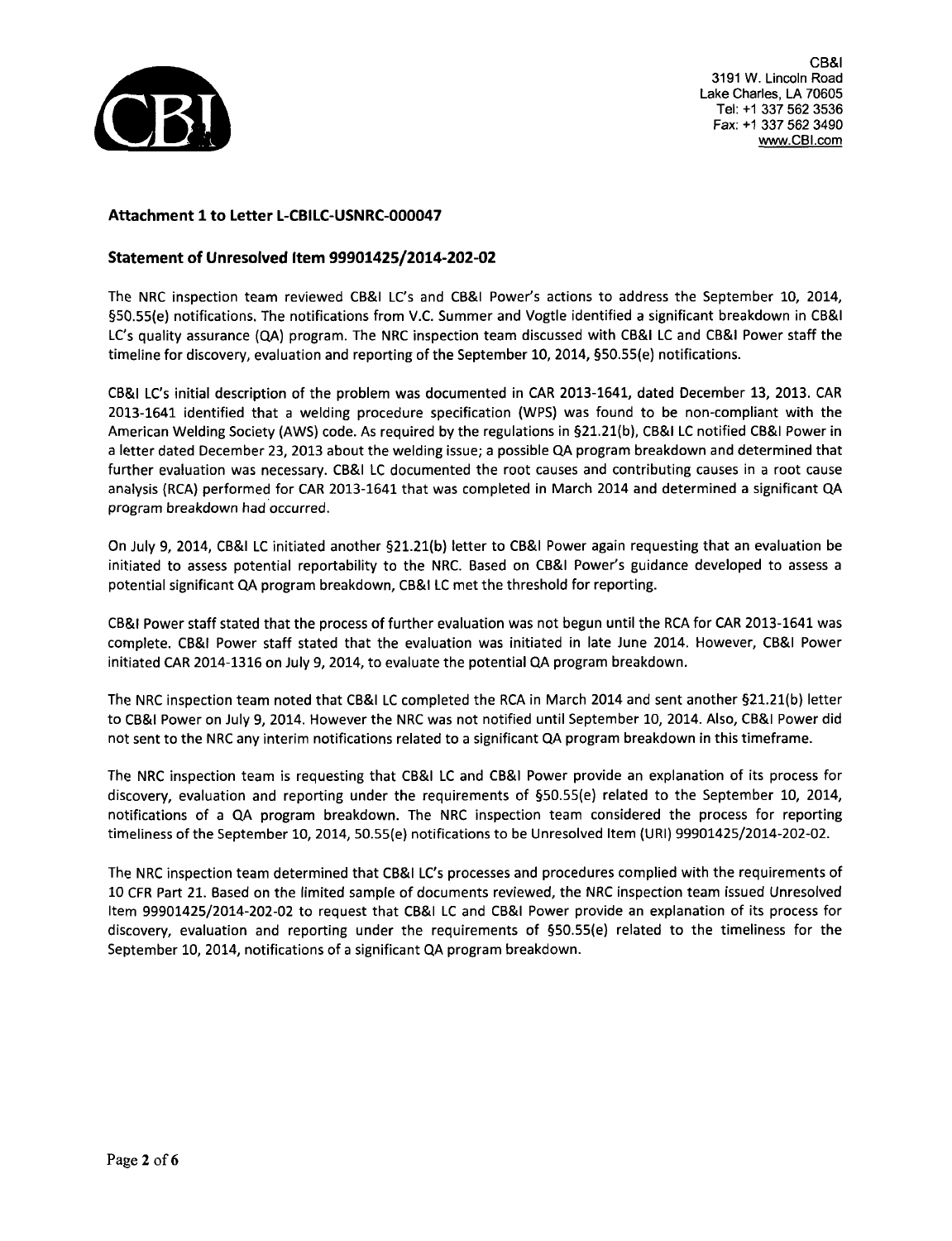

### Attachment 2 to Letter **L-CBILC-USNRC-000047**

### Reply to Unresolved Item 99901425/2014-202-02

The following information is provided to describe the discovery, evaluation, and reporting of the identified issues:

Discovery:

The discovery of the WPS issue for CB&I Power is based on a letter from CB&I Lake Charles that invokes **10** CFR 21.21(b). That letter is dated December 23, 2013. Tracking number was assigned for this notification as Evaluation 14-305, with a due date of February 21, 2014. The evaluation process for CB&I Power is described in procedure **QS** 16.3, "Identifying and Reporting Defects and Failures to Comply Under 10CFR21 and 10CFR50.55(e)." This procedure requires that evaluations for issues associated with nuclear construction projects are performed in accordance with both 10 CFR 21 and 50.55(e).

#### Evaluation:

Interim report was submitted to the NRC by letter dated February 21, 2014. That interim report includes the following information:

"The discovery date of the deviation is December 23, 2013, based on the date information was received from CB&I Lake Charles regarding this deviation by letter on that date."

"A taskforce has been created at CB&I Lake Charles. This taskforce consists of personnel that have been tested and certified specifically for welding procedure specification (WPS) development by national or international organizations. This taskforce will review all of the WPSs issued for fabrication to determine code compliance. The essential variable parameters for the various versions of each WPS will be assessed and will be run to support the low and high ends of these WPSs when combined. Evaluation of the joint types and joint configurations used in fabrication will be conducted and it will be determined if additional PQRs are needed to supplied the WPS. This issue is identified in the CB&I Lake Charles corrective action program as a Level 1 Significant Condition Adverse to Quality. A Root Cause Analysis (RCA) team has been established and will perform a full analysis on the condition. It is currently expected that sufficient information will be available to complete the Part 21 reportability evaluation of these conditions by April 22, 2014."

An updated interim report was submitted to the NRC by letter dated April 22, 2014. That updated interim report includes the following information:

"A taskforce has been created at CB&I Lake Charles. This taskforce consists of personnel that have been tested and certified specifically for welding procedure specification (WPS) development by national or international organizations. This taskforce has reviewed WPSs issued for fabrication to determine code compliance. This issue is identified in the CB&I Lake Charles corrective action program as a Level 1 Significant Condition Adverse to Quality. A Root Cause Analysis (RCA) of the condition has been completed and actions are in progress to resolve the identified issues."

"Twelve (12) procedure qualification records (PQRs) were identified to be performed. Nine (9) of the 12 PQRs have been successfully completed, although review and approval by the purchaser (CB&I Power) is still required. It is currently expected the remaining three (3) PQRs will be completed and the 12 PQRs will be reviewed and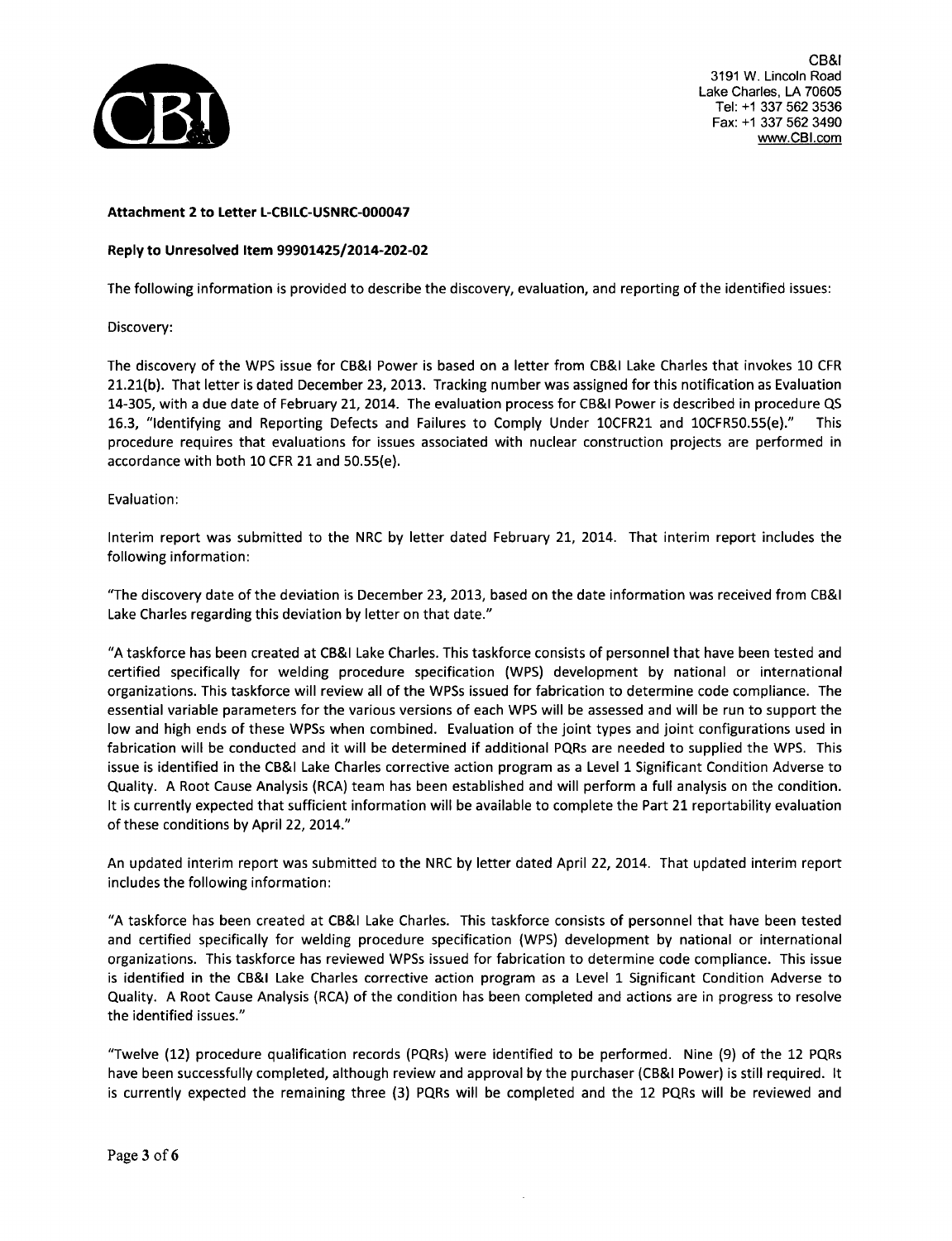

approved such that the Part 21 reportability evaluation of these conditions can be completed by June 22, 2014, or another updated interim report will be provided by that date."

Another interim report was submitted to the NRC by letter dated May 2, 2014. That interim report includes the following information:

"No basic components have been determined to fail to comply or contain a defect. This is an interim report. The deviations that are being evaluated are associated welding of structural modules and sub-modules supplied for construction of V. C. Summer Unit 2 & 3 and Vogtle Unit 3 & 4 nuclear projects.

"As a result of root cause analysis investigations at CB&I Lake Charles, it was discovered that there were some welding procedure qualification records (PQRs) that had not been completed or have been completed incorrectly. After completion and acceptance of the necessary PQRs, the evaluation of these conditions under Part 21 can be completed. It is currently expected that the evaluation of these conditions will be completed by November 5, 2014."

"The discovery dates of these deviations span back to December 23, 2013 (as documented in interim report letter dated April 22, 2014), and includes conditions as currently identified in nonconformance reports that were generated based on the root cause analysis investigations and subsequent corrective actions."

"It is planned that PORs will be completed that establish acceptability of the welds performed. This is expected to resolve these conditions as "not reportable." After completion and acceptance of the PQRs, and other actions as needed to resolve the nonconformances, the evaluation of these conditions under Part 21 can be completed. It is currently expected that the evaluation of these conditions will be completed by November 5, 2014."

During the on-going process of evaluating the identified conditions, CB&I Power personnel asked CB&I Lake Charles personnel regarding information pertaining to evaluation of the QA breakdown aspects of the identified conditions. By letter dated July 9, 2014, CB&I Lake Charles formally communicated to CB&I Power that a potential programmatic breakdown of the CB&I LC quality program may have occurred and that further evaluation per 10 CFR Part 50.55(e) may be required. This letter references the December 23, 2013, notification of CB&I power regarding the identified conditions. The conditions described in the July 9, 2014, letter are the same conditions identified in the December 23, 2013, CB&I Lake Charles letter. Therefore, the conditions identified in the CB&I Lake Charles letter dated July 9, 2014, are the same conditions identified in the interim reports provided to the NRC, as summarized previously.

Based on the procedure requirements of **QS** 16.3, CB&I Power initiated a corrective action report (2014-1316) pertaining to the CB&I Lake Charles letter dated July 9, 2014. As previously stated, CB&I Power was in the process of evaluating the identified conditions, as described in the applicable interim reports, with an identified completion date of November 5, 2014, based on the May 2, 2014, interim report letter. The ongoing testing and qualification of the PQRs in support of the WPSs was seen as relevant information for the completion of the identified evaluations under 10 CFR 21 and 50.55(e).

CB&I Power performed specific evaluation of the QA aspects, prior to completion of the applicable testing and qualification of the PQRs. This evaluation was completed on September 4, 2014. This is well within the committed completion date of November 5, 2014, as identified in the associated May 2, 2014, interim report letter. That evaluation conservatively concluded that the QA breakdown aspects of the identified conditions could be considered reportable. This conclusion is considered conservative because no substantial safety hazard had been found. The evaluation states, "Although it is noted that to date, based on completed Part 21 evaluations for deviations identified in delivered sub-modules, there have been no basic components supplied by CB&I Lake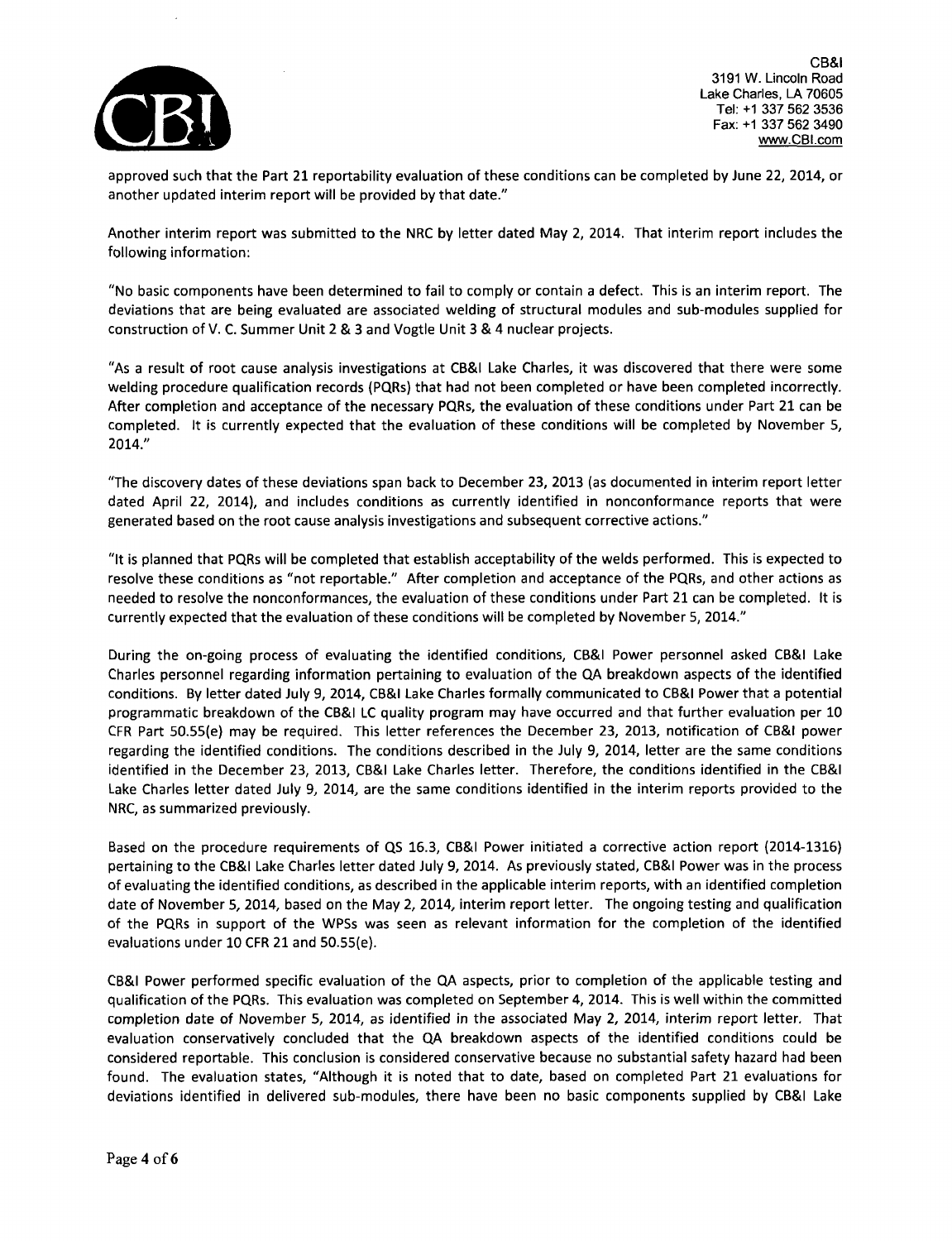

Charles that were found to contain a defect or fail to comply with the Atomic Energy Act of 1954, as amended, or any applicable rule, regulation, order, or license of the Commission relating to substantial safety hazards."

Additionally, it is noted that interim reports regarding the identified conditions explicitly stated that the conditions involved a "significant condition adverse to quality," and that the root cause analysis had been completed.

#### Reporting:

Information was provided to the Combined Operating License holders for the AP1000® projects currently under construction. This information was in the form of the completed evaluation dated September 4, 2014, regarding the QA aspects of the issues identified for CB&I Lake Charles supplied components. The information provided to the license holders resulted in the identified September 10, 2014, notifications.

### Summary:

10 CFR Part 21 and 10 CFR 50.55(e) includes regulatory requirements that have substantial overlap for nuclear construction. Both regulations state, "Evaluate deviations and failures to comply to identify defects and failures to comply associated with substantial safety hazards as soon as practicable, and, except as provided in paragraph (a)(2) [for 10 CFR 50.55 this is (e)(3)(ii)] of this section, in all cases within 60 days of discovery, in order to identify a reportable defect or failure to comply that could create a substantial safety hazard, were it to remain uncorrected..." Both regulations require reporting of defects and failures to comply relating to a substantial safety hazard, although 10 CFR 50.55(e) includes an additional requirement pertaining to reporting, which states, "Undergoes any significant breakdown in any portion of the quality assurance program conducted under the requirements of appendix B to 10 CFR part 50 which could have produced a defect in a basic component. These breakdowns in the quality assurance program are reportable whether or not the breakdown actually resulted in a defect in a design approved and released for construction, installation, or manufacture." It is noted that both sets of reporting regulations (10 CFR 21 and 10 CFR 50.55(e)) are based on the same requirements for what conditions are required to be evaluated. Those conditions are "deviations and failures to comply to identify defects and failures to comply associated with substantial safety hazards."

In this case, the deviation/failure to comply was originally identified in a corrective action report initiated at CB&I Lake Charles facility on December 13, 2013. The issue was transferred to the purchaser (CB&I Power), in accordance 10 CFR 21.21(b). The purchaser (CB&I Power) issued interim reports that extended the commitment date for completion of the evaluations to November 5, 2014. The evaluation of the QA breakdown elements was completed on September 4, 2014, and reported within the regulatory time limits by the License holders.

Both regulations (10 CFR 21 and 10 CFR 50.55(e)) include allowance for coordination of potentially duplicate reporting. 10 CFR 50.55(e)(8) states, "Coordination with 10 CFR part 21. The requirements of § 50.55(e) are satisfied when the defect or failure to comply associated with a substantial safety hazard has been previously reported under part 21 of this chapter, under § 73.71 of this chapter, or under §§ 50.55(e) or 50.73." **10** CFR 21.2(b) states, "For persons licensed to construct a facility under either a construction permit issued under § 50.23 of this chapter or a combined license under part 52 of this chapter (for the period of construction until the date that the Commission makes the finding under § 52.103(g) of this chapter), or to manufacture a facility under part 52 of this chapter, evaluation of potential defects and failures to comply and reporting of defects and failures to comply under § 50.55(e) of this chapter satisfies each person's evaluation, notification, and reporting obligation to report defects and failures to comply under this part and the responsibility of individual directors and responsible officers of these licensees to report defects under Section 206 of the Energy Reorganization Act of 1974."

Therefore, compliance with the applicable regulations was maintained by submittal of interim reports and the performance of the applicable evaluations, as required.